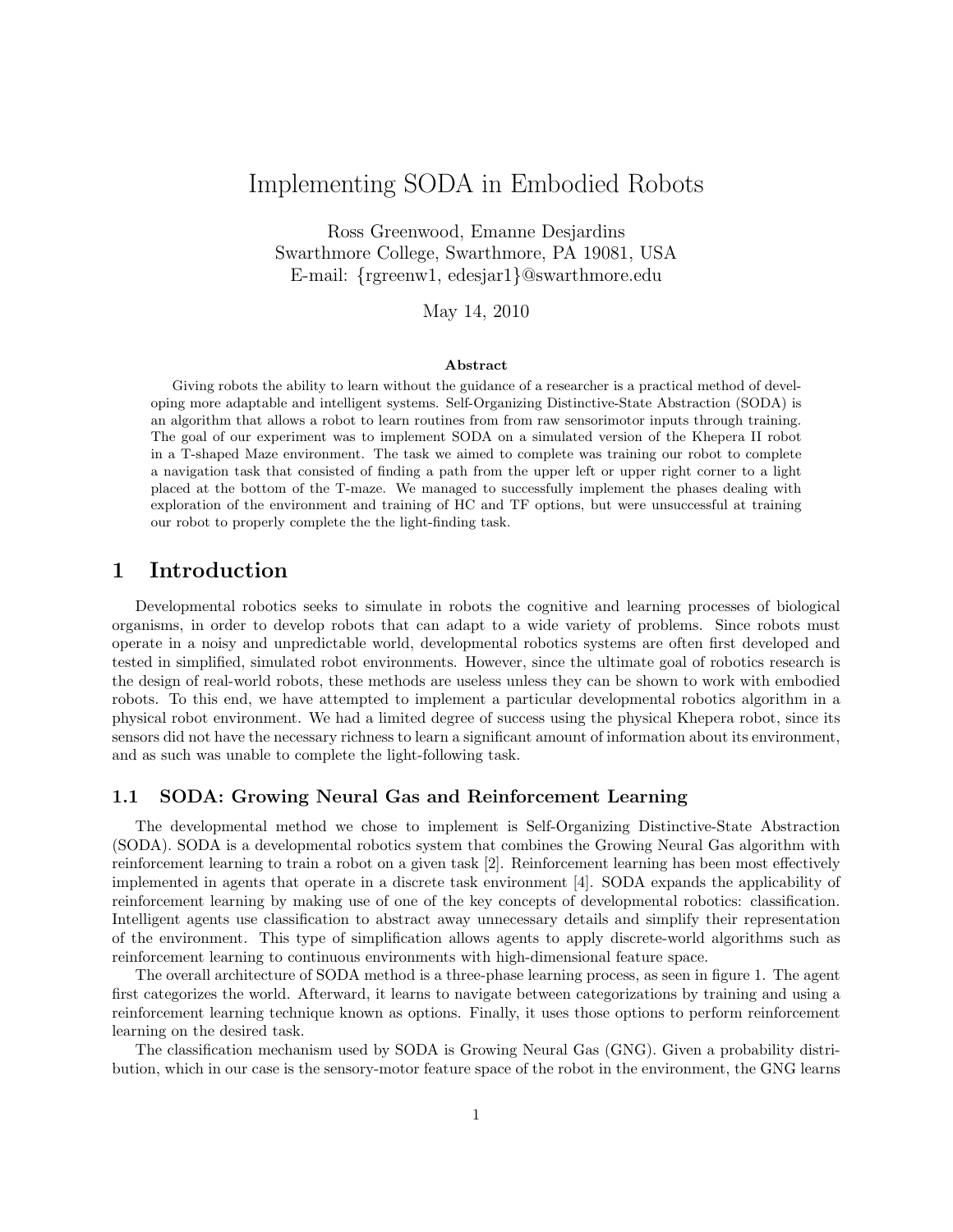

Figure 1: Developmental architecture of SODA

| TF: (1, 'f')  | actions |         |        |        |
|---------------|---------|---------|--------|--------|
| States (topN) | Forward | F-Right | F-Left | F-Back |
| (1,4,5)       |         | 1.5     | 0.26   | 0.37   |
| (1,3,2)       | $1.0\,$ | 0.83    | 0.09   | 0.73   |
| $\cdots$      |         |         |        |        |

Table 1: Sample trajectory following SARSA table. There exists one such table for each combination of GNG prototype and primitive action. This table corresponds to prototype 1 and the primitive action 'f'.

to represent the data using a minimal number of nodes or "prototypes". Regions in the sensory-motor space which correspond to roughly similar situations are associated with the same prototype. Thus, the prototypes act as classifications of the world. Given a new input vector, the an agent can classify that input by finding the closest GNG prototype to which it corresponds. Once SODA uses a GNG to create these classifications, the classifications are used as states for the reinforcement learning phases of the developmental process.

In the second phase of the learning process, the robot learns to use hill climbing (HC) to perform gradient descent and approach the closest GNG prototype. It then navigates to another prototype using trajectory following (TF), in which the robot seeks to minimize changes to its sensory inputs, while still making progress in some direction. In the newest version of SODA, which we implemented, these HC and TF options are learned using SARSA. SODA defines a set of primitive actions for the robot. For each pair of primitive action and GNG prototype, it creates a reinforcement learning table. The possible actions that the robot can take when training on that table are the primitive that corresponds to the table, or that primitive action along with another small movement in the direction of some other primitive action. SODA also creates one HC learning table for each GNG prototype. The actions it can choose when training this table are just the primitive actions.

To get the states for the reinforcement learning tables, SODA uses a topN state representation. This means, it classifies every point in the environment based on the N closest GNG prototypes. So within the perceptual neighborhood of a given prototype, the environment can be classified by the N-1 prototypes that are closest to the agent after the closester prototype. Example reinforcement learning tables for trajectory following and hill climbing can be seen in tables 1 and 2.

The third phase of SODA involves using SARSA along with the HC and TF options to train the robot to complete the task. Having developed the ability to travel to GNG prototypes using hill climbing, and then to travel between perceptual neighborhoods using trajectory following, the robot learns to string these actions together using SARSA in order to complete the desired task.

| HC: 3         | actions |       |          |      |
|---------------|---------|-------|----------|------|
| States (topN) | Forward | Right | Left     | Back |
| (3,5,8)       | 0.9     | 0.5   | 1.28     | 0.26 |
| (3,6,2)       | 1.3     | 0.73  | $1.09\,$ | 0.58 |
| $\cdots$      |         |       |          |      |

Table 2: Sample hill climbing SARSA table. There exists one such table for each GNG prototype. This table corresponds to prototype 3.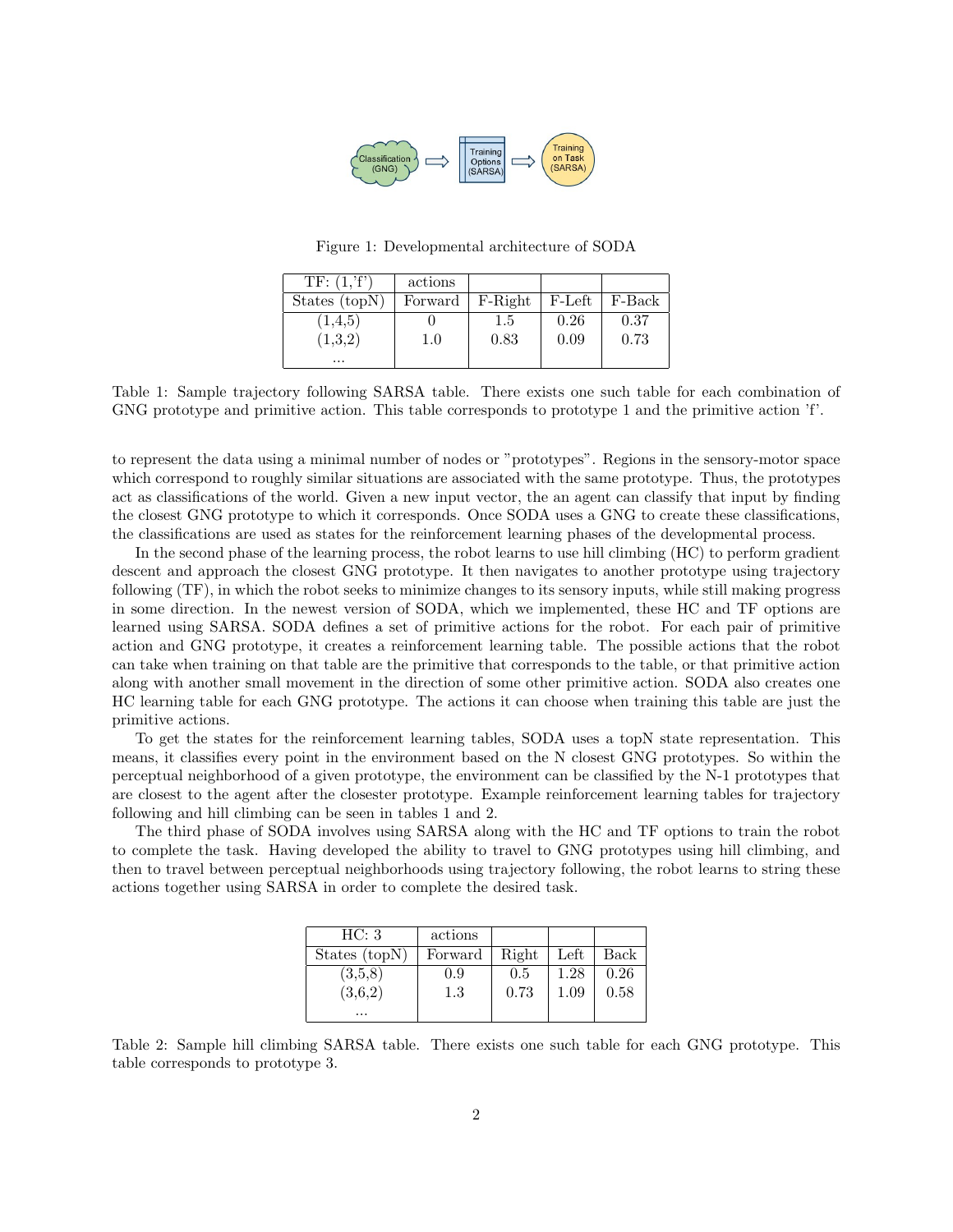#### 1.2 Previous Work Using Soda

The developers of SODA demonstrated that their system can be used to solve a simulated robot navigation task [3]. The version of SODA used in this first experiment was slightly less sophisticated than the one described above. In the original version, the agent navigated from an arbitrary point in feature space to a the nearest prototype using a naive hill climbing algorithm. This initial version implemented hill climbing by trying each primitive action, and then reversing each action to determine which action allowed it to approach the prototype most rapidly. It did a similar "guess and check" technique to learn trajectory following. This version of SODA was implemented by Barlow and Wiedenbeck [1] to solve a navigation task for embodied robots. They found that the original version of SODA did not generalize well to real-world robots. The primary issue was the non-adaptive implementation of hill climbing. This technique works reasonably well in simulation. However, one of the greatest difficulties of embodied robots is that actions cannot always be correctly reversed. Thus, this version of hill climbing does not work well for real robots.

The newer version of SODA uses more adaptive versions of hill-climbing and trajectory following, by employing the hierarchical reinforcement learning system described above [2]. This technique allows the robot to train a different "option" policy for trajectory following and hill climbing at each perceptual prototype. This allows the robot to find different ways to travel to and between perceptual prototypes. Each option is learned using reinforcement learning, which does not require the robot to reverse its actions, and thus this technique is more applicable to real world robots. The authors demonstrate that this new implementation of SODA can effectively be applied to a simulated robot navigation task. However, they do not demonstrate that it can be applied to real world robots. Since this new version of SODA fixes the issue of reversing actions to perform gradient descent, we initially set out to demonstrate that it could be applied to a real world robot navigation task.

## 2 Experiments and Results

Having initially endeavored to apply SODA to a real world task, we ran into some major difficulties that prevented us from making progress. Due to this, we decided to attempt to implement our system in simulation. Thus, our experiments were performed in two distinct phaes: physical robot testing, and simulated robot testing.

#### 2.1 Robot and Environment for Real-World Experiment

We implemented a version SODA, including a phase that trains hill climbing (HC) and trajectory following (TF) options, as described Provost et al. (2007). The purpose of our experiment was originally to test SODA with Options on a real robot in a physical environment, to see if the success in simulation [2] could be replicated in the real world. We chose to

For our original experiment we, sought to implement a light-seeking robot in a T-shaped environment. We used the Khepera II robot, as was done by Barlow and Wiedenbeck. This robot is equipped with 8 infrared range sensors and 8 light sensors. The topology of the sensors can be seen in figure 2. We placed a bright light source at the base of the T and obscured it with a piece of white paper to reduce the brightness so as to minimize reflection on the back wall. The task for the robot was to navigate from one of the wings at the top of the T to the light at the base of the T.

#### 2.2 Results and Implementation Difficulties

We were unable to successfully train the robot on this task. We have identified a number of causes for this failure to achieve positive results. A primary cause is that the sensors of the Khepera are limited in both range and accuracy. It was difficult for the robot to take measurements that accurately classified the world, because it's sensors were not able to perceive objects that were more than one robot unit away. We tried to correct for this by maing the paths in the world more narrow. However, this correction could only be made up to a certain point without harming the mobility of the robot. The robot's inability to perceive larger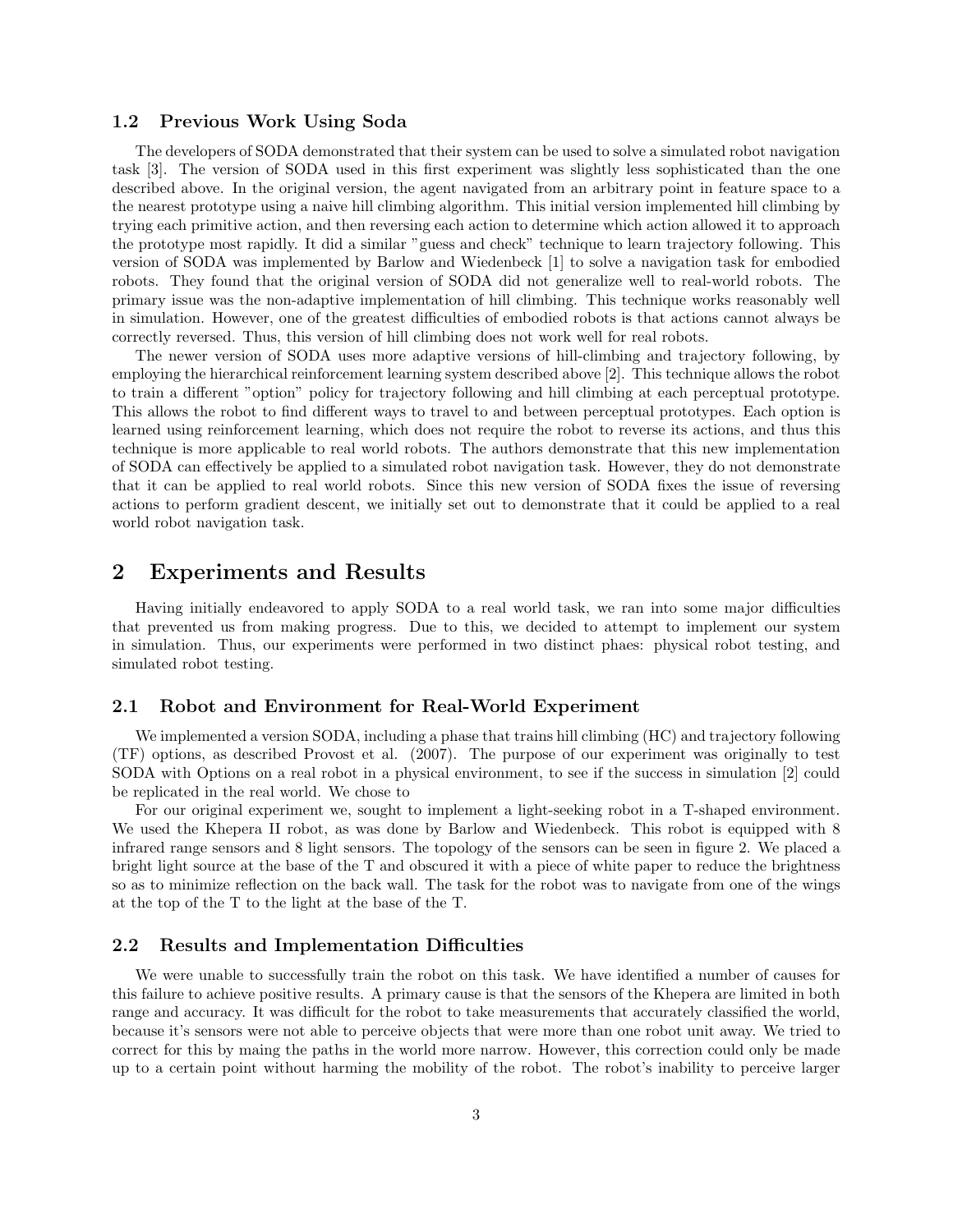

Figure 2: Sensor topology of the Khepera II robot that was used in the real world task

distances cause the robot to perform perceptual aliasing. This is a phenomenon in which vastly different scenarios in the real world are classified as identical by the intelligent agent's internal representation of the world. This failure to distinguish between distinct states of the world made it impossible for the robot to develop a classification of the world that allowed it to navigate to the goal.

Another roadblock was the difficulty in automating the option-learning phase. To effectively train the options, the robot had to maneuver around in the world, and use SARSA to train the options whenever it encountered a new perceptual neighborhood. It was difficult to ensure that each perceptual neighborhood was encountered enough times such that the SARSA tables for that neighborhood were sufficiently trained.

#### 2.3 Robot and Environment for Simulated Experiment

Given the lack of success of our implementation with embodied robots, we opted to attempt to recreate the results of Provost et al. using a simulated robot environment. We recreated the T-Maze setup in simulation and placed a circular light at the bottom of the maze as seen in 3. We also used a simulated robot that had a much more rich set of range sensors. Our simulation robot was equipped with 16 sonar sensors placed at intervals around the robot's body, two light sensors in the front right and front left of the robot. In the simulation world, the sonar is able to detect obstacles from a large distance away. This makes it significantly easier to keep track of the robot's position in the world, particularly if the light source is within range of its sensors. Additionally, this allows the robot to better categorize the world, and avoid the issue of perceptual aliasing that we experienced in the physical robot experiment.

#### 2.4 Results for Simulated Robot Task

This experiment was also unsuccessful. While we avoided many of the issues that we had to deal with in the physical robot experiment, there were still some significant difficulties that we were not able to deal within the time frame of the project. One success was that we were able to get GNG prototypes that correspond to reasonable states in the real-world. Figure 2.4 shows a sample of GNG prototypes from a typical run, plotted as histograms representing the robot's range and light sensors at that point in the environment. While these histograms suggest that the robot was successfully able to categorize the world, there are some issues that we can see. First, for the trial that the histograms in figure 2.4 came from, the GNG created 16 prototypes. Of those 16, all but 3 had light readings of 0. This means that for most of the categories, the robot was not seeing the light. This is potentially problematic, in terms of being able to solve the navigation tasks. We would like our robot to have a series of classifcations in which the intensity of the light gradually increases. If this is the case, it would be able to train HC and TF options to travel between those states, and hopefully navigate towards the light as desired. Our GNG prototypes do not show such a pattern, which suggests that they might not enable us to train our robot on the light finding task.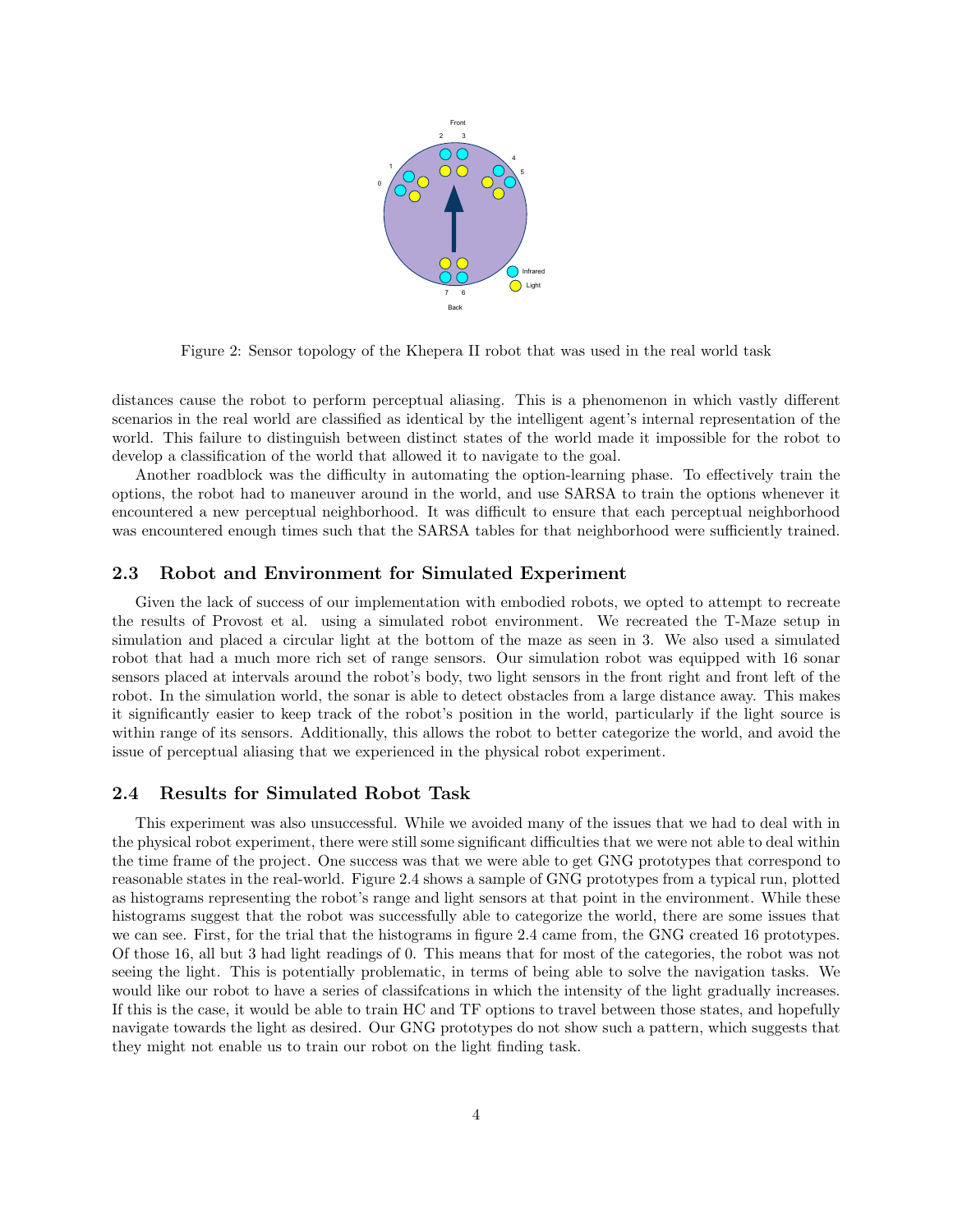

Figure 3: Screenshot of the robot in the simulated environment.

An additional problem that we notice in these histograms is that some of the prototypes require the robot to be very near to the wall. Of the 16 prototypes, 6 had range sensor readings of less than 0.1 robot unit. Further, many of the prototypes had range sensor readings barely above 0.1 robot units. Thus, in order to approach most of the GNG prototypes, the robot had to get very close to the wall. This made it very difficult to train the HC and TF options, because in order to hill climb to the prototype of a perceptual neighborhood, the robot had to ram into the wall. The robot was often unable to get satisfactorily close to the prototype, and was permanently stuck running into the wall. This behavior made it impossible to train the options, and therefore the robot was unable to train on the light-finding task.

### 3 Discussion

SODA is a highly complex algorithm that combines several different phases in order to be implemented correctly. We managed to get the robot to thoroughly categorize the world and train the HC and TF options. However, we did not manage to train the robot successfully to complete the light-finding task. One difficulty that arose in our implementation was creating a way for the robot to train the action-pairs without colliding with walls or getting trapped in corners. If the robot failed to avoid walls, it would routinely get trapped and be unable to continue training so we would be forced to manually rescue it. However, manually adjusting the position of the robot is impractical as it makes training sessions tedious and defeats the purpose of designing an autonomously-learning robot. Additionally, preventing the robot from colliding with the wall altogether would not have been beneficial since the robot would have not defined a state for this situation, and later would not have been able to associate this state with a negative reward.

One direction for future work would be to improve the ability of our system to categorize the world. This might involve using different sensors. It might also involve changing the way in which the robot explores the world during the GNG training phase. We could modify the code so that our robot does not get too close to the wall while training the GNG. This would prevent the GNG from developing prototypes that require the robot to run into the wall. We might also modify the exploratin phase to ensure that the GNG has more prototypes in which the robot can see the light. Ideally, we would want a progression of GNG prototypes with increasing light values, to allow the robot to learn to navigate between those prototypes to find the light.

Additional work in developing SODA for physical robots would probably require using a different robot with a more powerful set of sensors. SODA relies on the ability of the robot to develop categorizations, and